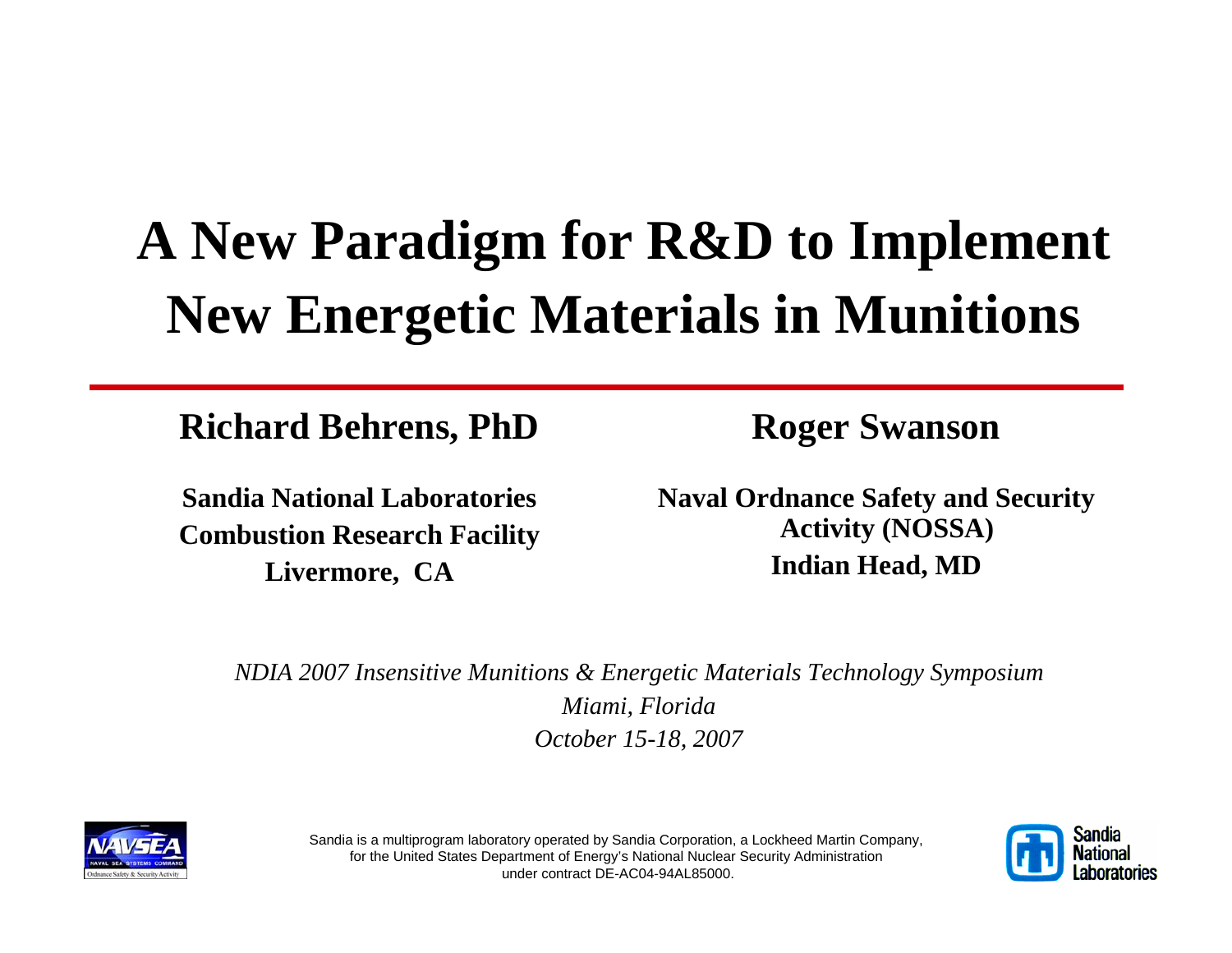

## **Overview**

- y **Challenges for future munition development**
- y **What is the existing development paradigm?**
- y **Why invest in energetic material R&D?**
- y **What strategy should guide the development of new R&D paradigm?**
- **What are the technical challenges?**
- y **What is the vision for a new R&D paradigm?**
- y **How to address the technical issues and move R --> D**
- y **Summary & Conclusions**



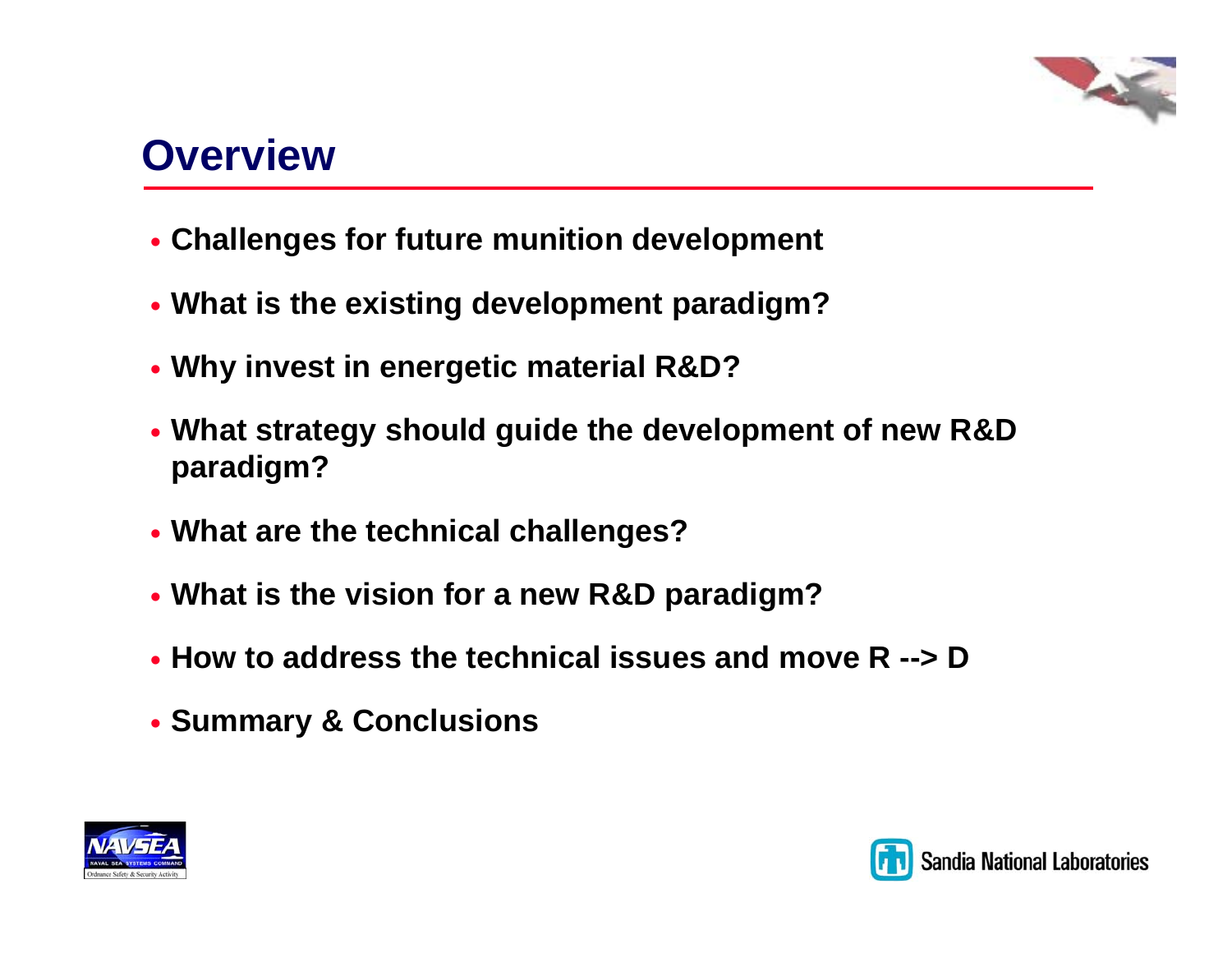# **A rapidly changing world creates challenges for future munition development**

### **. Isolation is not an option in a smaller world**

- $\bullet$ Increasing population & competition for resources
- $\bullet$ Conflicts at cultural boundaries
- $\bullet$ Disruptions caused by global climate change
- $\bullet$ Increasing technical prowess in the developing world
- y **Life, liberty and the pursuit of happiness across the globe**
	- $\bullet$ What is the role of munitions?
	- $\bullet$ How to maintain the balance of power.
- y **Populous technically capable societies evolve in 21st century**
	- $\bullet$ What is the military technology component?

*Do we continue to rely on methodologies created in the late 19th and early 20th centuries for future munition development?*



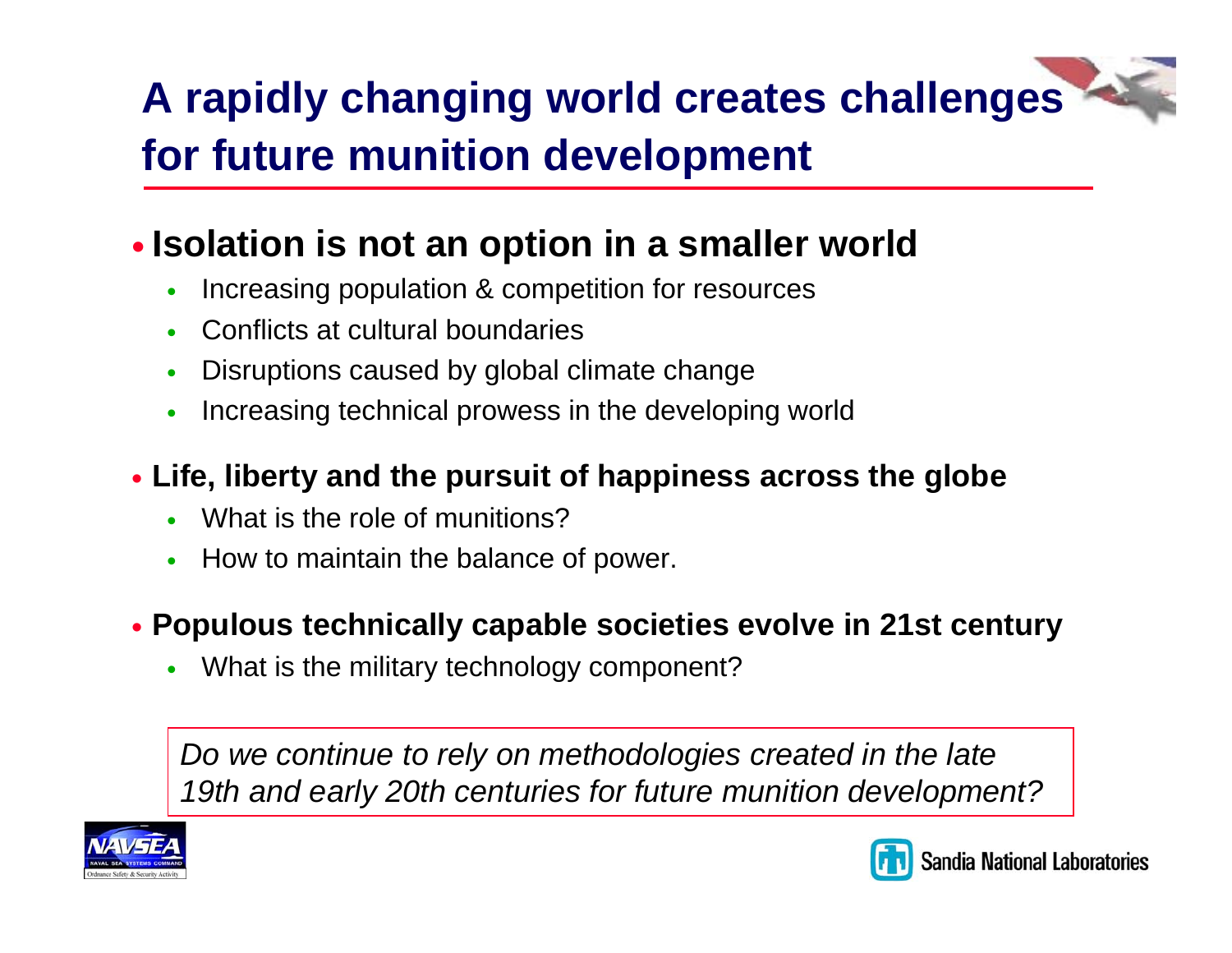# **History of EM development for munitions reveals context of current EM development paradigm**

- **New EM development with high impact ended by 1970** 
	- $\bullet$ 19th century to WWII -- *nitroglycerine, NC, organic nitramines*
	- $\bullet$ WWII - *plastic bonded explosives, early propellants*
	- $\bullet$ Cold war to 1970 -- *solid rocket motor propellants*
	- $\bullet$  1970 to present -- *follow-on work built on established development methods*
- y **Development during this era based on trial & error "Edisonian" approach**
	- $\bullet$ Methodology developed before era of computers & modern instruments
- y **EM development since 1970 has very limited success -- CL-20**
	- $\bullet$ Creates perception of high risk and unworthy of significant investment

*The number of attributes required for new energetic materials to be used in munitions is extensive and comparable to requirements for the introduction of new drugs in the pharmaceutical industry.*



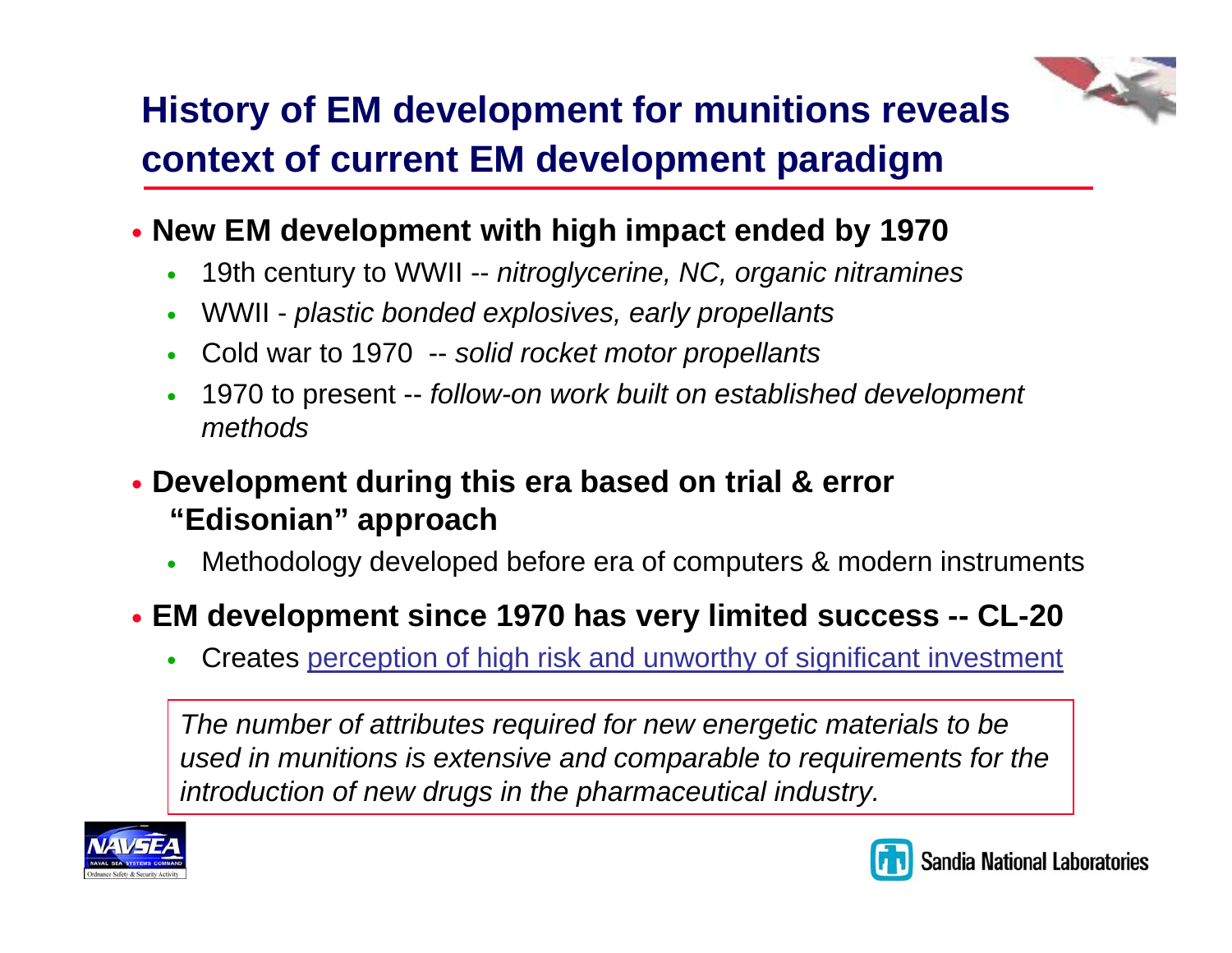### **JANNAF Workshop on "R&D Required to Implement New Energetic Ingredients in Munitions" considered issues**

y **55 participants from DoD & DOE laboratories, academia, and industry -- August 2006**

#### **• Discussions focused on two areas**

- O Requirements for munitions systems of the future
- o Scientific and technical issues that will enable rapid develop of new energetic materials

#### **• Conclusions**

- o Investment of funds for EM development is low
	- yDefense program managers see high risk -- little likelihood of success
- O Reaction processes in EM are complex and difficult to understand.
	- y Not more challenging than other areas, biotechnology, genetics, neuroscience, but difficult.
- o Need new paradigm for munition *development*
	- yMust move research capabilities into hands of developers.
- O Implementation may need virtual development laboratory



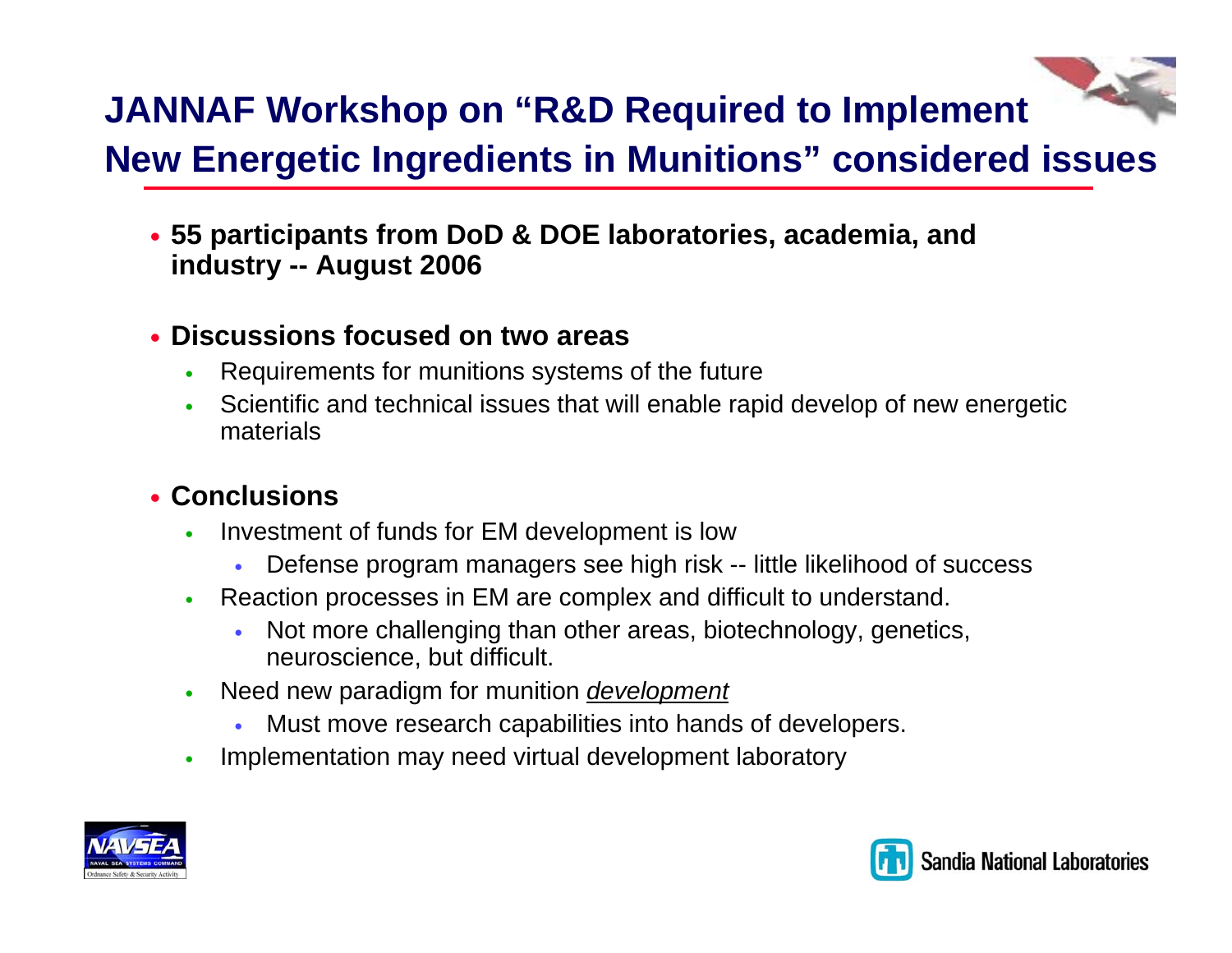## **Why invest in energetic materials R&D?**

y *Successful* **R&D will enable major payoffs in propulsion, warheads, high energy IM systems and surveillance.**

| <b>Research Area</b>                    | <b>Energetic System</b>   | <b>Major Payoff Projected</b>                                                                                                                                                                         |
|-----------------------------------------|---------------------------|-------------------------------------------------------------------------------------------------------------------------------------------------------------------------------------------------------|
| Propulsion                              |                           |                                                                                                                                                                                                       |
|                                         | <b>Rocket Motors</b>      | Enhanced energy in heavy lift systems.                                                                                                                                                                |
|                                         |                           | Energetic binders to increase $I_{sp}$ .                                                                                                                                                              |
|                                         | Guidance Systems          | Tailorable burn rates to provide in flight control resulting in more<br>precise target interdiction.                                                                                                  |
|                                         | Guns                      | Tailorable burn rates to permit reduced gun weight, erosion, corrosive<br>products, and extended gun life.                                                                                            |
| Warheads                                | Micro-propulsion          | Programmable on-board micro-propulsion device s to steer warheads<br>for increased accuracy/lethality.                                                                                                |
|                                         | <b>Energetic Payload</b>  | Use of controlled payload output utilizing different types of energetic<br>material to permit a desired type of reaction with a particular target.                                                    |
| <b>High Energy IM</b><br><b>Systems</b> | Propulsives &<br>Warheads | Enhanced energetics knowledge to optimize tradeoffs between<br>insensitivity and system requirements                                                                                                  |
|                                         | Propulsives &<br>Warheads | Enhanced IM knowledge to provide safer- high performance systems<br>that are less costly to transport, store and maintain.                                                                            |
| Surveillance<br>(Aging)                 | Propulsives &<br>Warheads | New evaluation methods that can provide a better means for<br>understanding aging behavior to optimi ze the life expectancy, assure<br>safe continued performance and overall lowest life cycle cost. |

- **Why is investment likely to be successful now?**
- **What constitutes a successful R&D paradigm?**



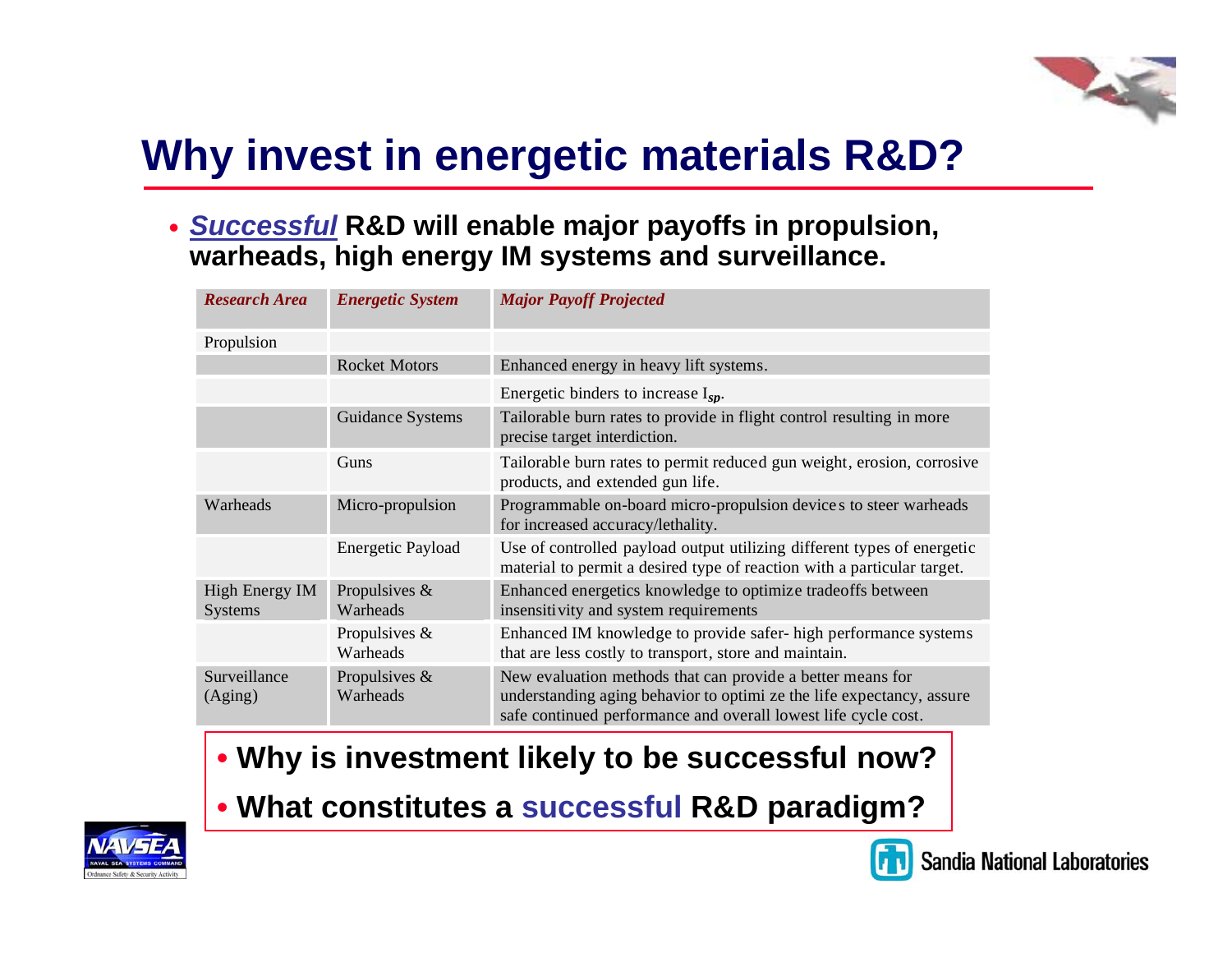# **What will constitute an R&D paradigm that will enable advanced munition development?**

**• What must be understood to design new munitions?** 

| <b>Item</b>                                                     | <b>Prop?</b> | Exp? | <b>Category</b> | <b>Reactive?</b> |
|-----------------------------------------------------------------|--------------|------|-----------------|------------------|
| Long-term stability                                             | Y            | Y    | C               | Y                |
| Response in fires                                               | Y            | Y    | S               | Y                |
| Response to impact $\check{S}$ low rate mechanical energy input | Y            | Y    | S               | Y                |
| Response to shock -- high rate mechanical energy input          | Y            | Y    | S               | Y                |
| Response to electrical stimuli                                  | Y            | Y    | S, PF           | Y                |
| Coupling of mechanical/thermal in fire. Thermally induced       | Y            | Y    | S               | Y                |
| changes alter response to mechanical energy.                    |              |      |                 |                  |
| Toxicity & environmental compliance                             | Y            | Y    | S               | N                |
| Specific impulse                                                | Y            | N    | PF              | N                |
| Pressure exponent                                               | Y            | N    | <b>PF</b>       | Y                |
| Pressure oscillations                                           | Y            | N    | PF              | Y                |
| Propellant or explosive integrity                               | Y            | Y    | PF, S           | Y                |
| Erosivity (guns)                                                | Y            | N    | PF, C           | Y                |
| Tailor-able thrust                                              | Y            | N    | PF              | Y                |
| Detonation velocity, detonation pressure                        | N            | Y    | PF              | N                |
| Processibility                                                  | Y            | Y    | M               | Y                |
| Dispersal of active compounds at target                         | Y            | Y    | D               | Y                |
| Response to Environmental Stressors $(T, H, V, \& S)$           | Y            | Y    | S, PF           | Y                |

C - Compatibility; S - Safety; PF- Performance; M - Manufacturing; D - Disruptive technology Issues

- **Categories:** Performance, safety, compatibility, manufacturing, disruptive technology
- y **Understanding** *reactivity* **is key to future success.**



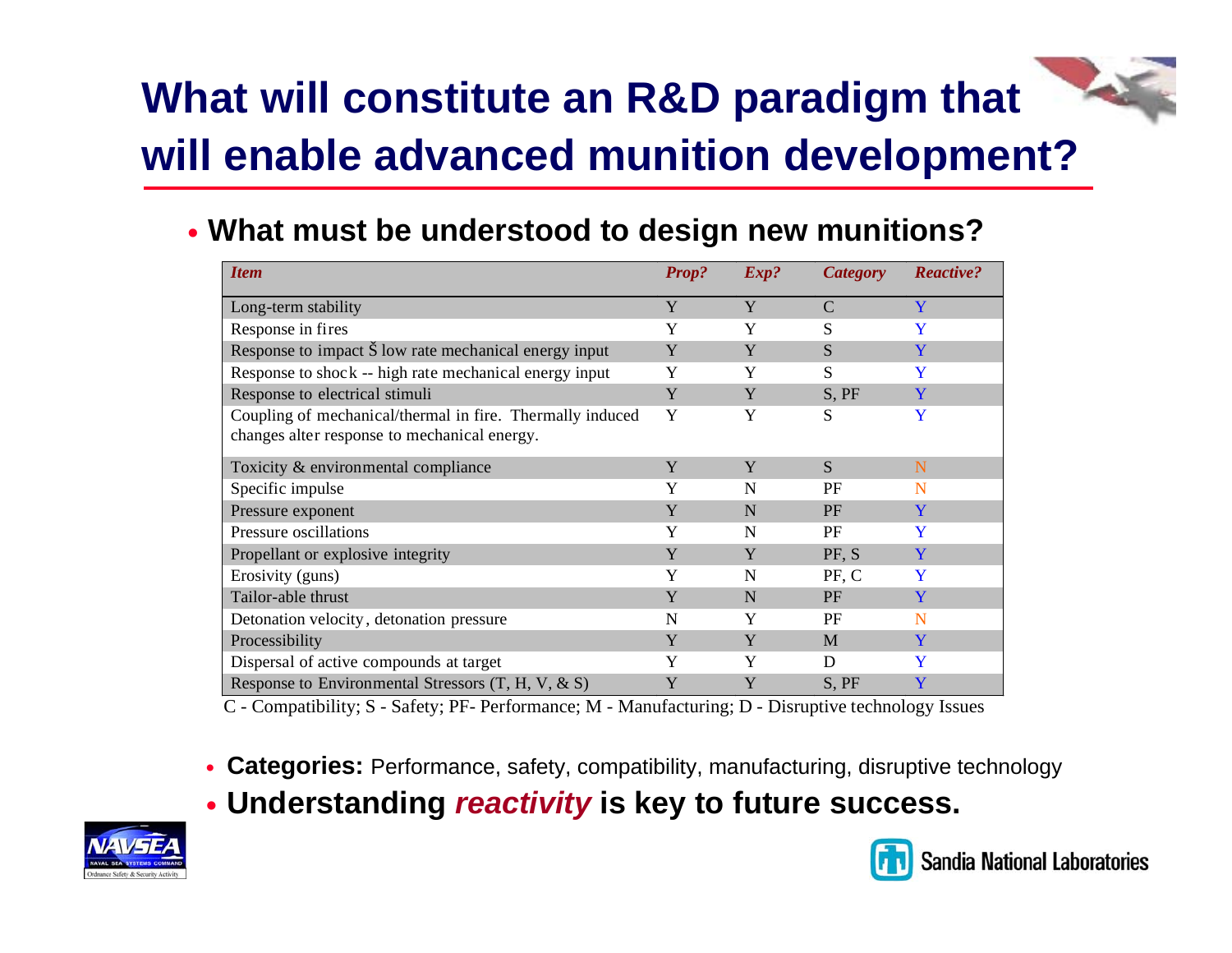# **Research has lead to new understanding of reactions of energetic materials**

### **• Propellant flame chemistry**

 $\bullet$ Korobeinichev, Parr

### **• Reactions in shocks**

 $\bullet$ Greiner, Blais, Dlott

### **• Elementary reactions**

 $\bullet$ Dagdigian, Bernstein

### y **Molecular theory**

 $\bullet$ Thompson, Fried, Rice, Goddard…

### **• Combustion models**

• Anderson, Yang, Miller, Beckstead

### **• Thermal decomposition**

 $\bullet$ Brill, Behrens





**R.W. Shaw, T.B. Brill, D.L. Thompson, editors**

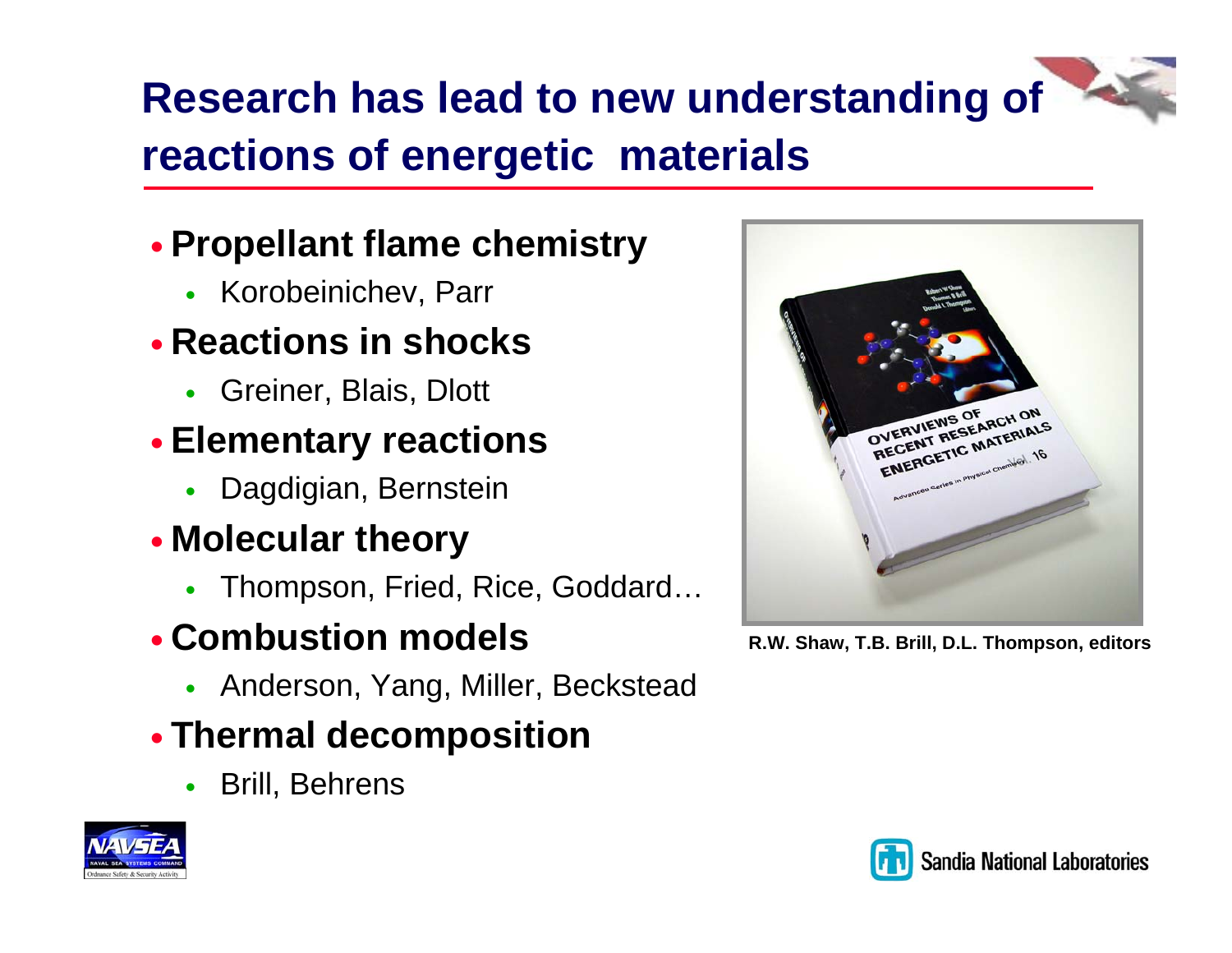# **How do we connect current research to EM development?**

y **Connection between molecular and material properties not established**



- y **Reactions of materials in condensed phase at low and moderate temperatures determine.**
	- $\bullet$ Safety
	- $\bullet$ Aging
	- Performance -- initial stages
- y **Build on work on complex reaction process in chemical, biological and genetic systems -- John Ross (Stanford)**



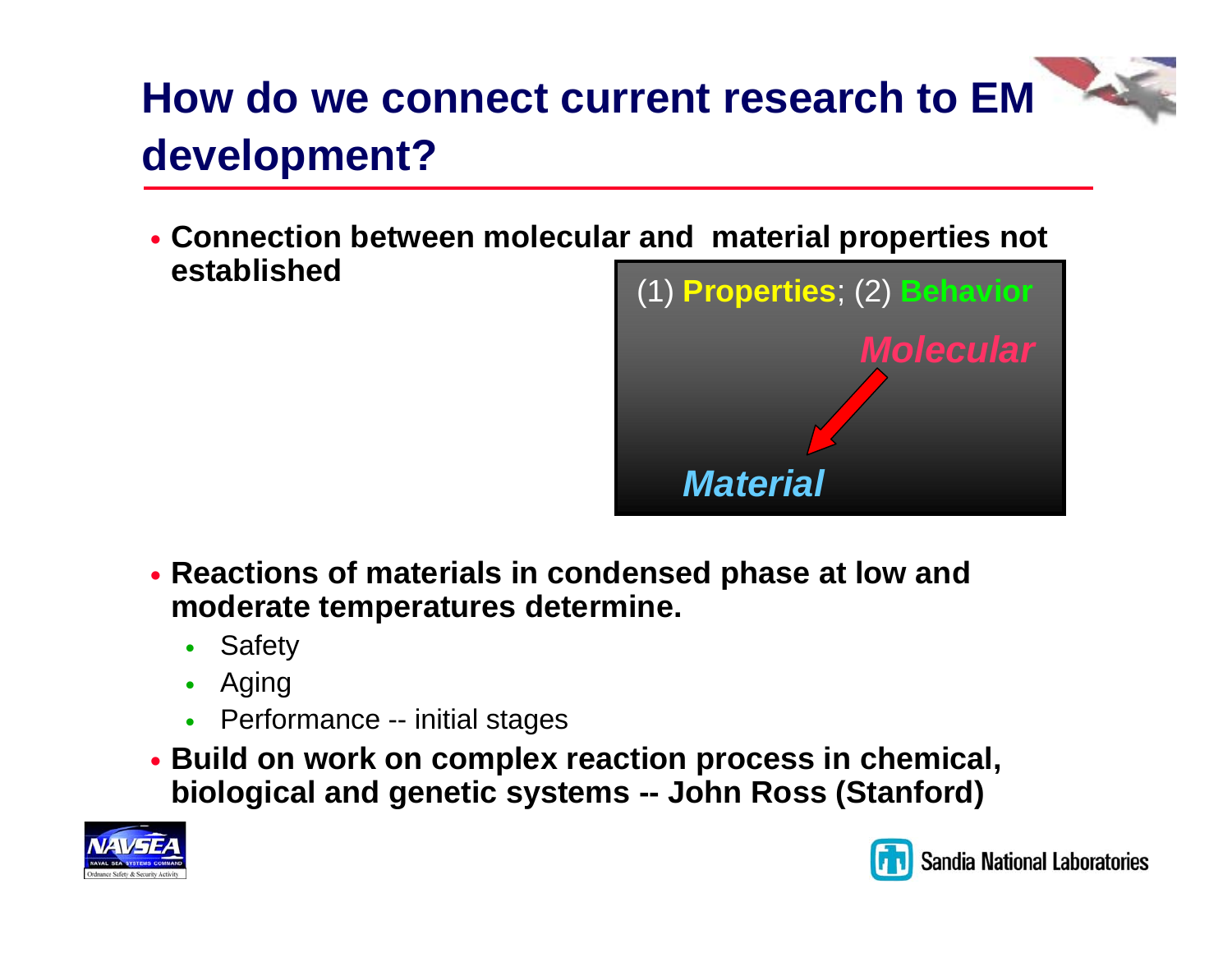## **Thermal decomposition of HMX illustrates importance of spatial features on reactions**

#### y *Overall reaction rates are determined by the creation and reaction in localized regions.*

**Fully Decomposed HMX Particle Cross section of residue from HMX Particle Prior** same particle after decomposition



**Partially Decomposed HMX Particle** 



**Optical picture** 











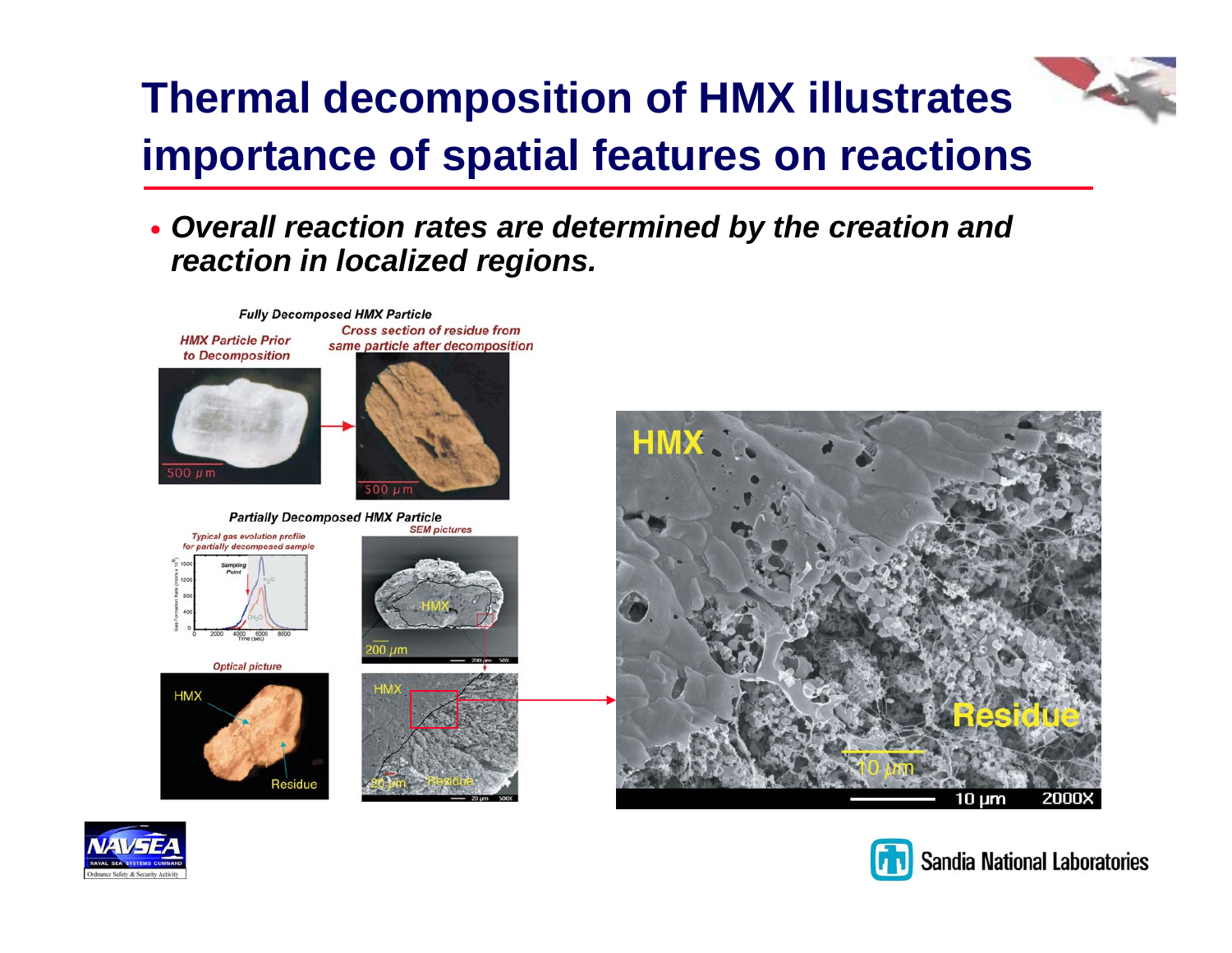### **Successful future designs will require controlling reactivity on multiple spatial scales.**

#### At what spatial scales can material be considered homogeneous?



**Sandia National Laboratories** 

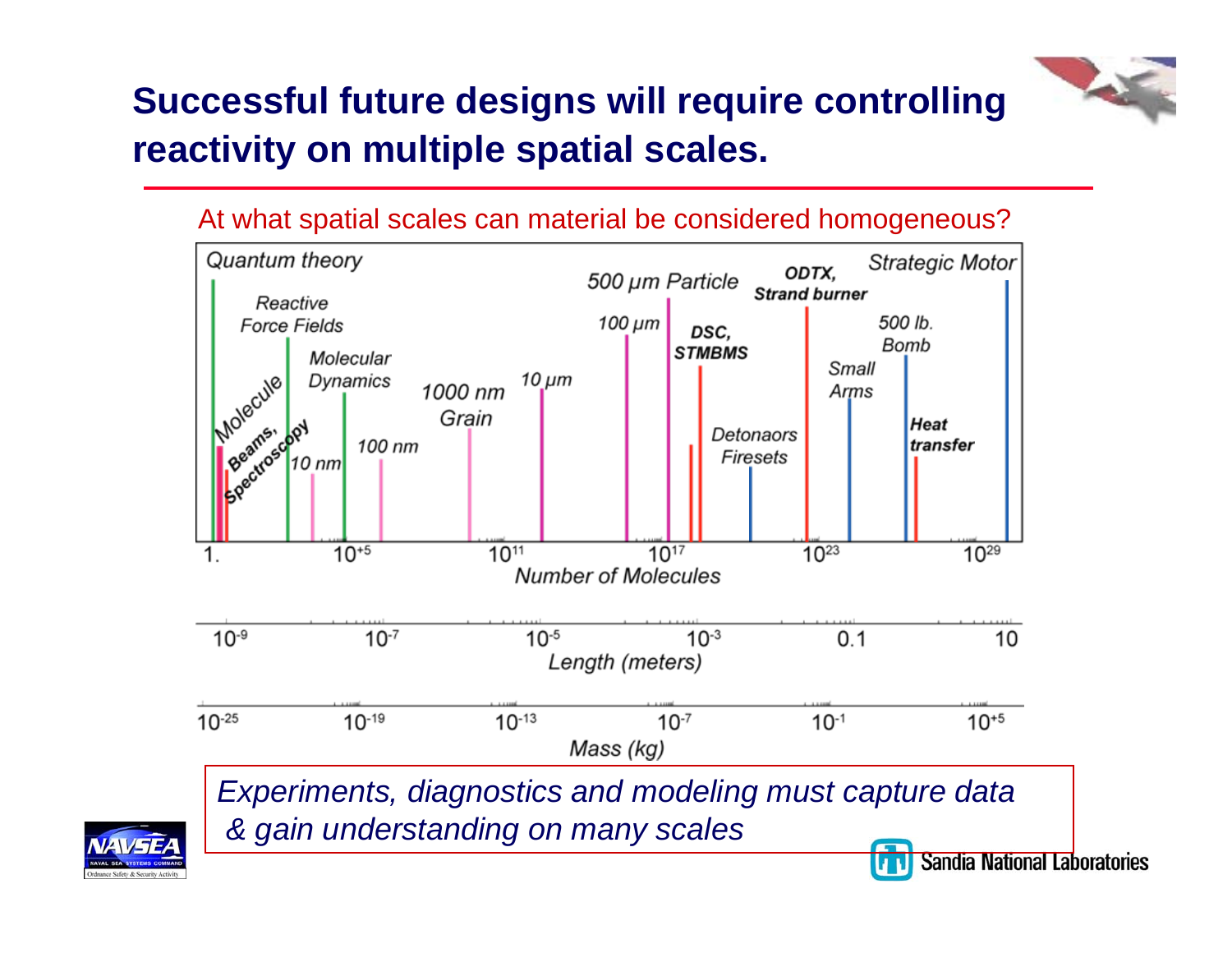### **What does the developer need to address?**

#### **• Performance criteria**

- o Burn rates and pressure exponents for propellants
- $\bullet$ Detonation velocity and pressure for explosives

#### **• IM requirements**

- o Lowest possible impact and shock sensitivity
- $\bullet$ Non-violent response to slow and fast heating
- $\bullet$ Insensitive to electrostatic discharge

#### **• Manufacturing**

O Manufacturing process must not introduce new features that affect safety, performance or aging.

#### **• Life cycle**

- O Materials do not degrade with time, or degrade in predictable manner.
- $\bullet$ An effective and inexpensive means for surveillance.
- $\bullet$ Not present health or environmental compliance issues.
- O Disposal in environmentally sound & cost-effective manner
- **New military requirements --** implement new design concepts.

*Performance issues comprise only a small portion of the list.*



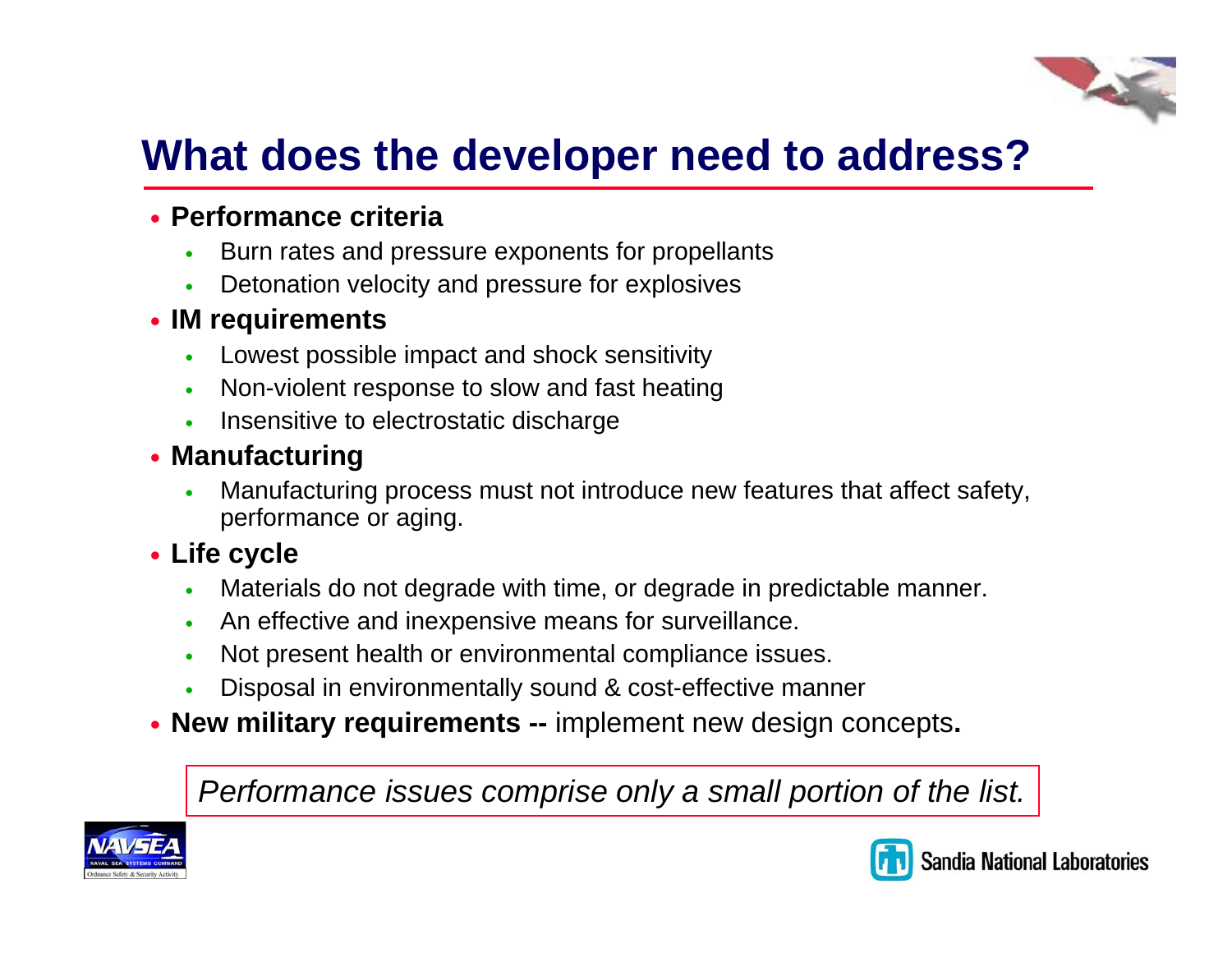# **A new requirements-driven paradigm will enable future EM development**

- y **Current paradigm is perceived as "Edisonian"**
	- $\bullet$ Fabricate and test.
- y **Pharmaceutical development paradigm would enable EM development**
	- $\bullet$ *Requirements driven*: Disease prevention and therapy
	- $\bullet$ *Science based*: Knowledge of disease pathways
	- $\bullet$  *High-throughput*: Automated data collections, bioinformatics analysis.
- y **A new paradigm with requirements -driven approach will require:**
	- $\bullet$ Development of propellant & explosives more rapidly
	- $\bullet$ Using orders of magnitude less material (grams vs. kilograms)
	- $\bullet$  Providing new data to guide design of new compounds and composite materials.



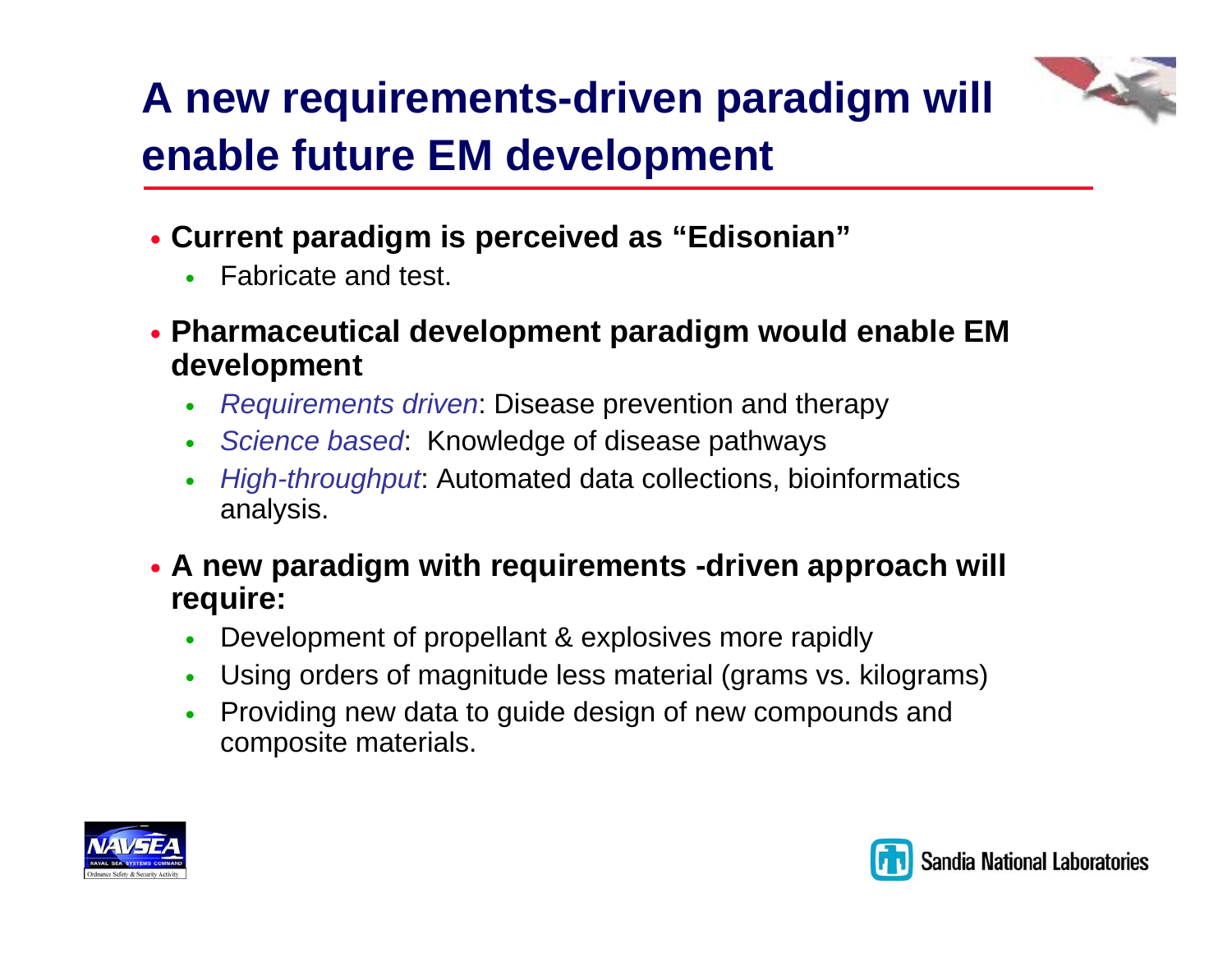### **Technical challenges are understanding chemical reactivity and using this knowledge to design new EM**

- **Reactivity is determined by complex processes.** 
	- $\bullet$ Reactions occur at high concentrations in condensed-phase
- y **New experimental and diagnostic methods required.**
	- $\bullet$ Super-small scale experiments - mg quantities
	- $\bullet$ Provide maximum insight into reaction processes
	- $\bullet$  Integrated with large scale numerical analysis and simulation
		- Allows tracking of molecular theory to larger spatial scales.
- y **Modeling & theory must handle spatial scales beyond molecular level**
	- $\bullet$ Identify most important reactions at larger spatial scales.
	- Apply theory to these cases.
- y **Use current material design parameters to guide and focus R&D efforts on reactivity.**



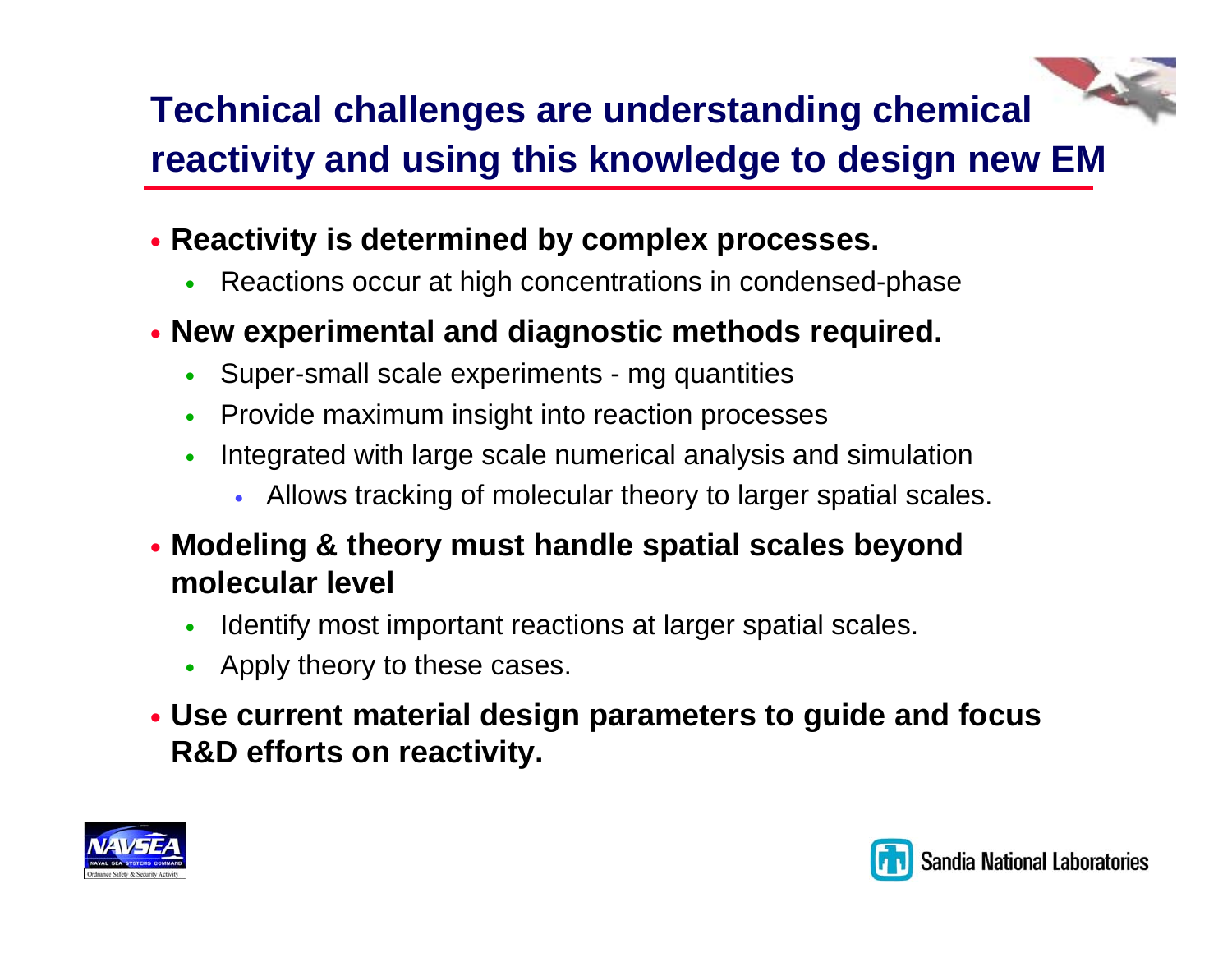

## **Technical opportunities**

#### **• Move successful research methods into development protocols**

- $\bullet$ Thermal decomposition research -- IM, safety & aging issues
- $\bullet$ Combustion -- gas phase & particle combustion
- $\bullet$ Microdetonics -- laser diagnostics

#### **• Identify where research is still needed**

- $\bullet$  Reactions at important spatial scales
	- Particles, grain boundaries & defects.
- Localized reactions under shock, impact & ESD.

#### y **Use new research methods to develop protocols needed for future EM development.**



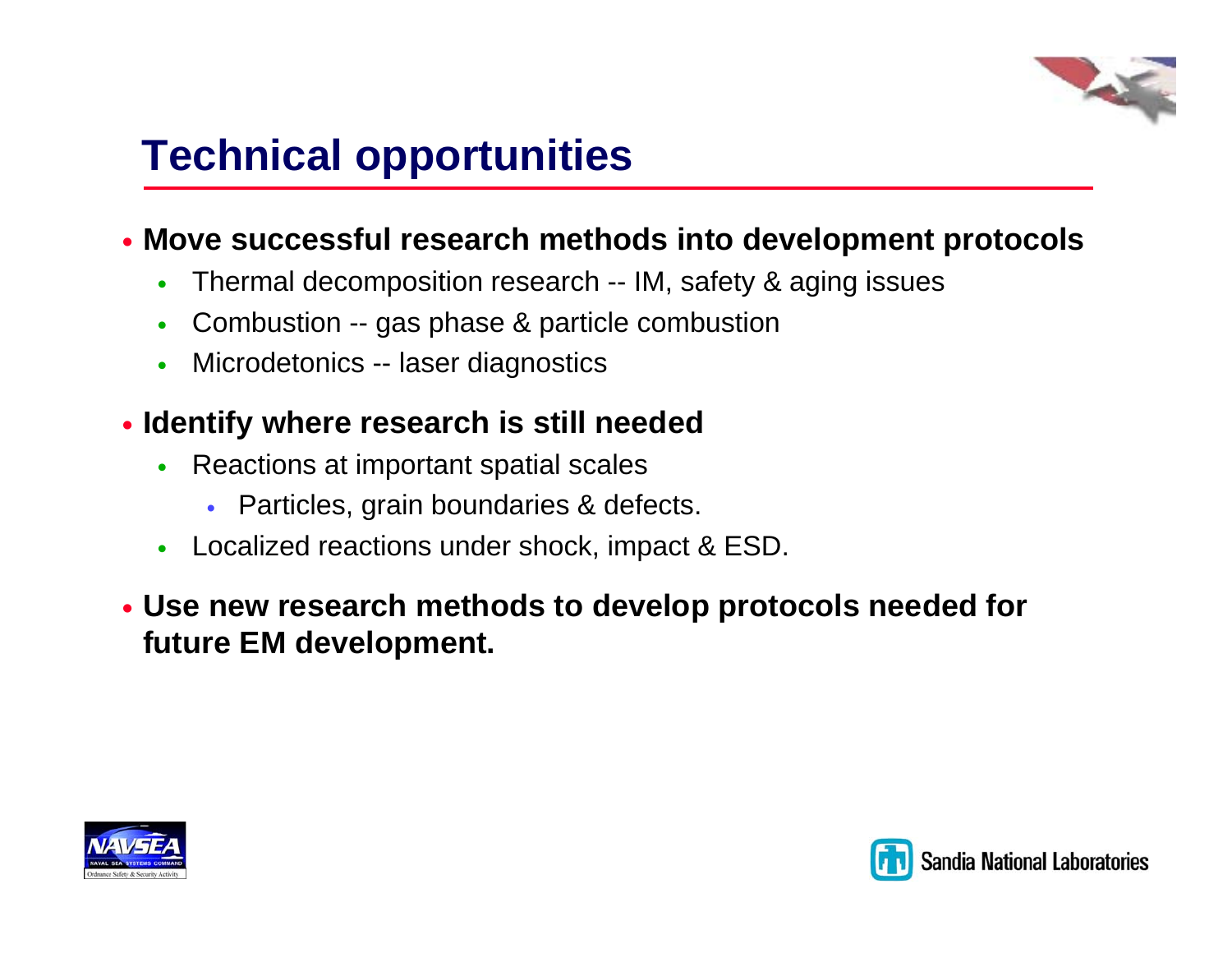## **Summary.**

- **New R&D Approach to Enable Rapid Development.** There is a critical need to create a plan for R&D investment strategies to enable rapid implementation of new compounds (i.e., high-nitrogen compounds, ionic liquid, energetic binder,etc.) while meeting IM, aging, quality assessment and cost requirements.
- **Current EM Development Technology Does Not Meet Future Needs.** There is a growing disparity between available new energetic material technology and the need for increased functionality and preparedness for future weapons.
- y **Provide EM technology to Provide New Warfare Tactics & Strategy:** The transition from the current material design/development paradigm requires the ability to leap ahead of war-planners to provide futuristic possibilities that can elevate performance and provide new warfare tactics and strategy.
- y **"Leap ahead" Requires New R&D Paradigm:** The "leap ahead" can only be achieved with a new paradigm: one that embraces new science-based sense, test, analyze and design technology opportunities and developments and relies less on the "black art" or "Edisonian" approach of the past.



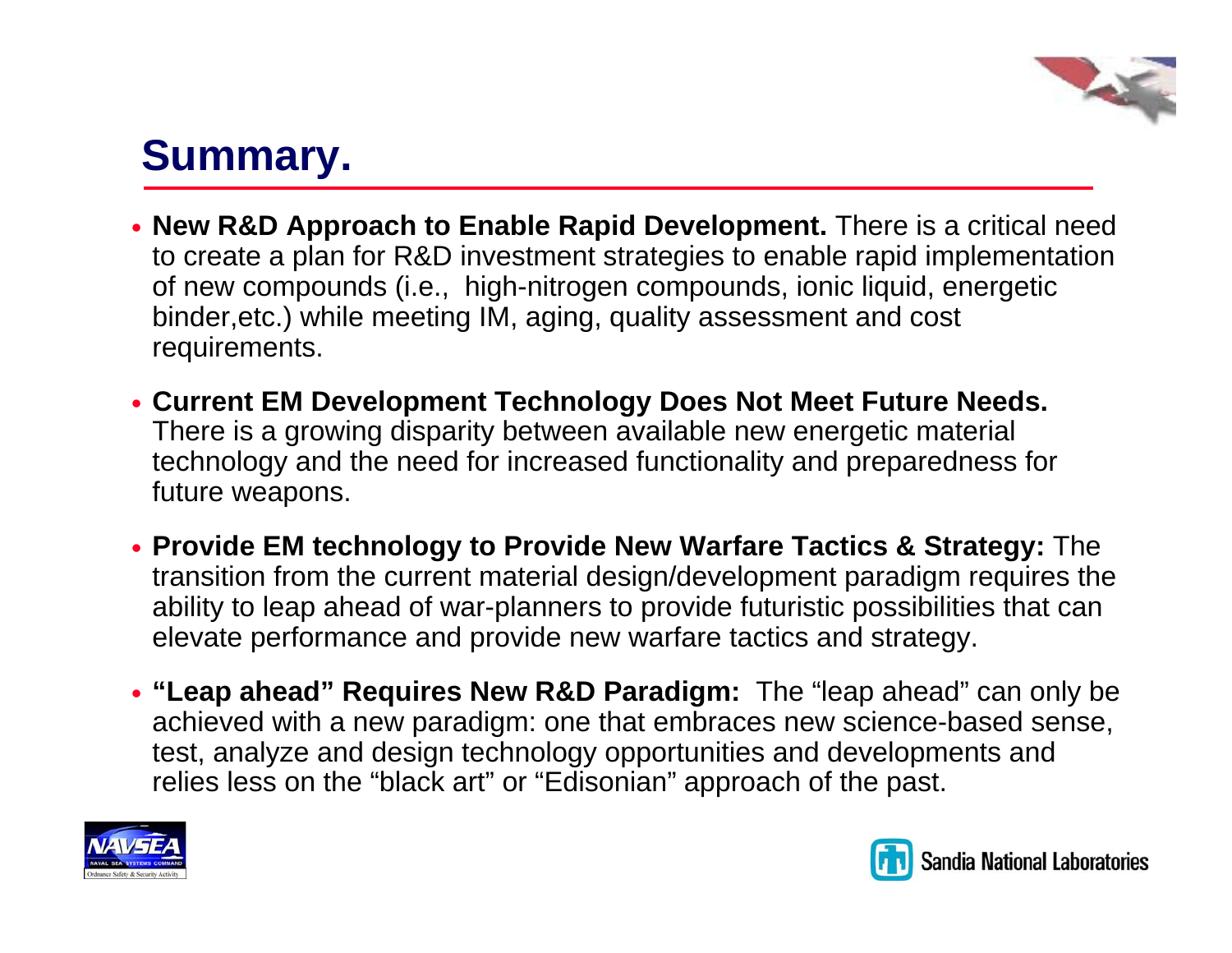

## **Conclusions**

- **Establish Dialogue with War-planners**: Establish dialogue with war-planners to permit the early molding of weapons requirements based on reachable energetic material technology growth contributing to the rapid deployment of emerging weapons
- **Develop National Initiatives to Provide New Experimental Tools**: Develop national initiatives to provide the material scientist/engineer with the experimental tools needed to design new formulations required to meet system requirements of the future,
- **Develop National Strategies for Advanced Weapon Design**: Develop national strategies that result in a capability to design weapons for advanced land, air, and naval conflicts and space-based military encounters
- $\bullet$  **Explore Concept of Virtual Laboratory**: We should explore the concept of a national virtual laboratory enterprise or consortium to bring the scientific and engineering communities together to understand, measure, model, develop, and most importantly predict the actions and inter-relationships of complex energetic molecular formulations so that application developments can progress at a faster pace with greater assurances of safety, reliability, and performance.